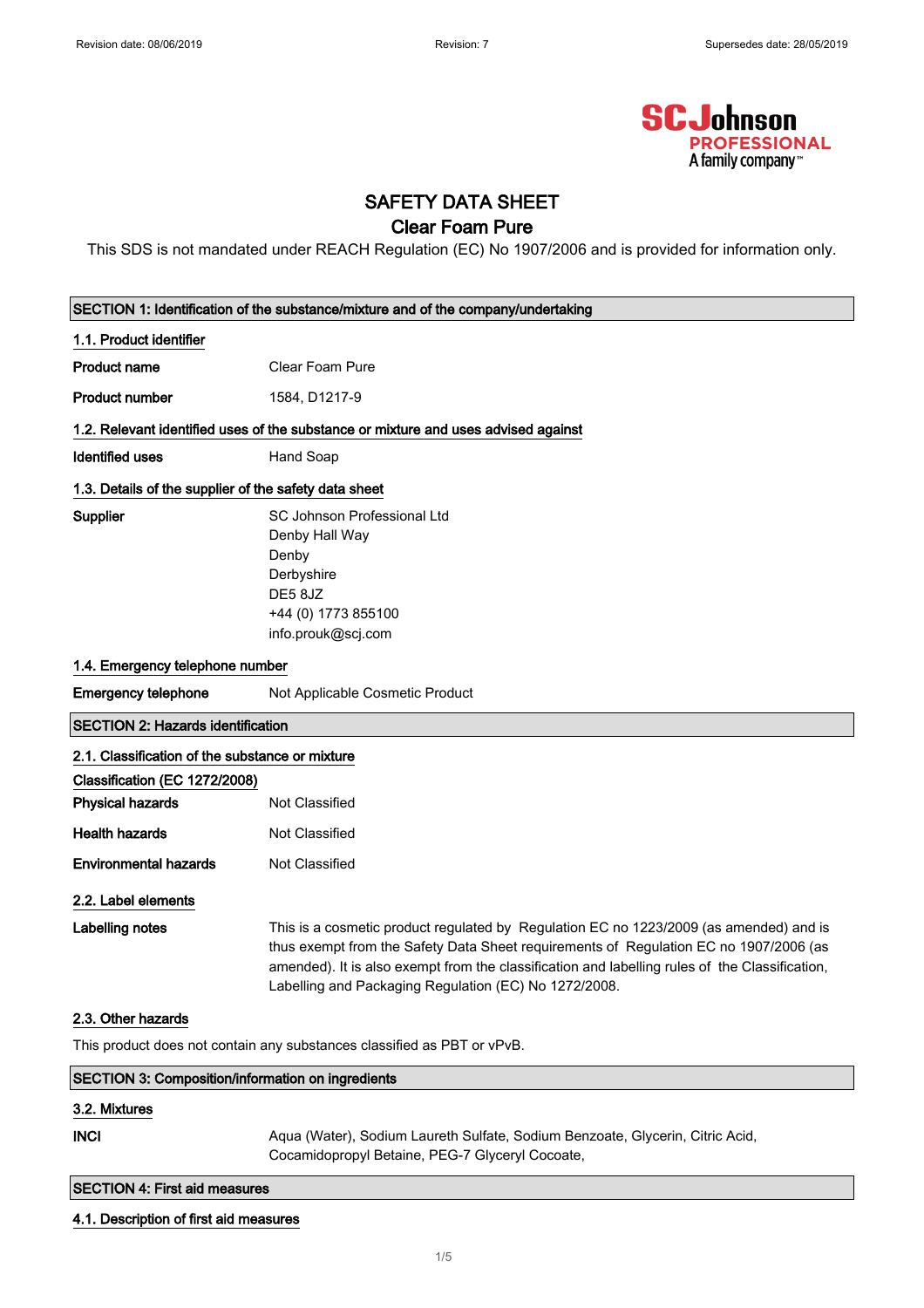| Inhalation                                                 | Not relevant. Unlikely route of exposure as the product does not contain volatile substances.                                                                                                                                                    |  |
|------------------------------------------------------------|--------------------------------------------------------------------------------------------------------------------------------------------------------------------------------------------------------------------------------------------------|--|
| Ingestion                                                  | Rinse mouth thoroughly with water. Get medical attention if any discomfort continues.                                                                                                                                                            |  |
| <b>Skin contact</b>                                        | Not relevant.                                                                                                                                                                                                                                    |  |
| Eye contact                                                | Remove any contact lenses and open eyelids wide apart. Continue to rinse for at least 15<br>minutes. Get medical attention promptly if symptoms occur after washing.                                                                             |  |
|                                                            | 4.2. Most important symptoms and effects, both acute and delayed                                                                                                                                                                                 |  |
| Inhalation                                                 | No specific symptoms known.                                                                                                                                                                                                                      |  |
| Ingestion                                                  | No specific symptoms known.                                                                                                                                                                                                                      |  |
| Skin contact                                               | No specific symptoms known.                                                                                                                                                                                                                      |  |
| Eye contact                                                | May cause temporary eye irritation.                                                                                                                                                                                                              |  |
|                                                            | 4.3. Indication of any immediate medical attention and special treatment needed                                                                                                                                                                  |  |
| Notes for the doctor                                       | No specific recommendations.                                                                                                                                                                                                                     |  |
| <b>SECTION 5: Firefighting measures</b>                    |                                                                                                                                                                                                                                                  |  |
| 5.1. Extinguishing media                                   |                                                                                                                                                                                                                                                  |  |
| Suitable extinguishing media                               | The product is not flammable. Use fire-extinguishing media suitable for the surrounding fire.                                                                                                                                                    |  |
| 5.2. Special hazards arising from the substance or mixture |                                                                                                                                                                                                                                                  |  |
| <b>Hazardous combustion</b><br>products                    | No known hazardous decomposition products.                                                                                                                                                                                                       |  |
| 5.3. Advice for firefighters                               |                                                                                                                                                                                                                                                  |  |
|                                                            |                                                                                                                                                                                                                                                  |  |
| Protective actions during<br>firefighting                  | No specific firefighting precautions known.                                                                                                                                                                                                      |  |
| <b>SECTION 6: Accidental release measures</b>              |                                                                                                                                                                                                                                                  |  |
|                                                            | 6.1. Personal precautions, protective equipment and emergency procedures                                                                                                                                                                         |  |
| <b>Personal precautions</b>                                | Avoid contact with eyes.                                                                                                                                                                                                                         |  |
| 6.2. Environmental precautions                             |                                                                                                                                                                                                                                                  |  |
| <b>Environmental precautions</b>                           | Not considered to be a significant hazard due to the small quantities used.                                                                                                                                                                      |  |
| 6.3. Methods and material for containment and cleaning up  |                                                                                                                                                                                                                                                  |  |
| Methods for cleaning up                                    | Flush away spillage with plenty of water. Avoid contamination of ponds or watercourses with<br>washing down water. Absorb spillage with non-combustible, absorbent material. Do not<br>discharge into drains or watercourses or onto the ground. |  |
| 6.4. Reference to other sections                           |                                                                                                                                                                                                                                                  |  |
| Reference to other sections                                | For waste disposal, see Section 13.                                                                                                                                                                                                              |  |
| <b>SECTION 7: Handling and storage</b>                     |                                                                                                                                                                                                                                                  |  |
| 7.1. Precautions for safe handling                         |                                                                                                                                                                                                                                                  |  |
| <b>Usage precautions</b>                                   | Avoid contact with eyes.                                                                                                                                                                                                                         |  |
|                                                            | 7.2. Conditions for safe storage, including any incompatibilities                                                                                                                                                                                |  |
| Storage precautions                                        | Stable at normal ambient temperatures.                                                                                                                                                                                                           |  |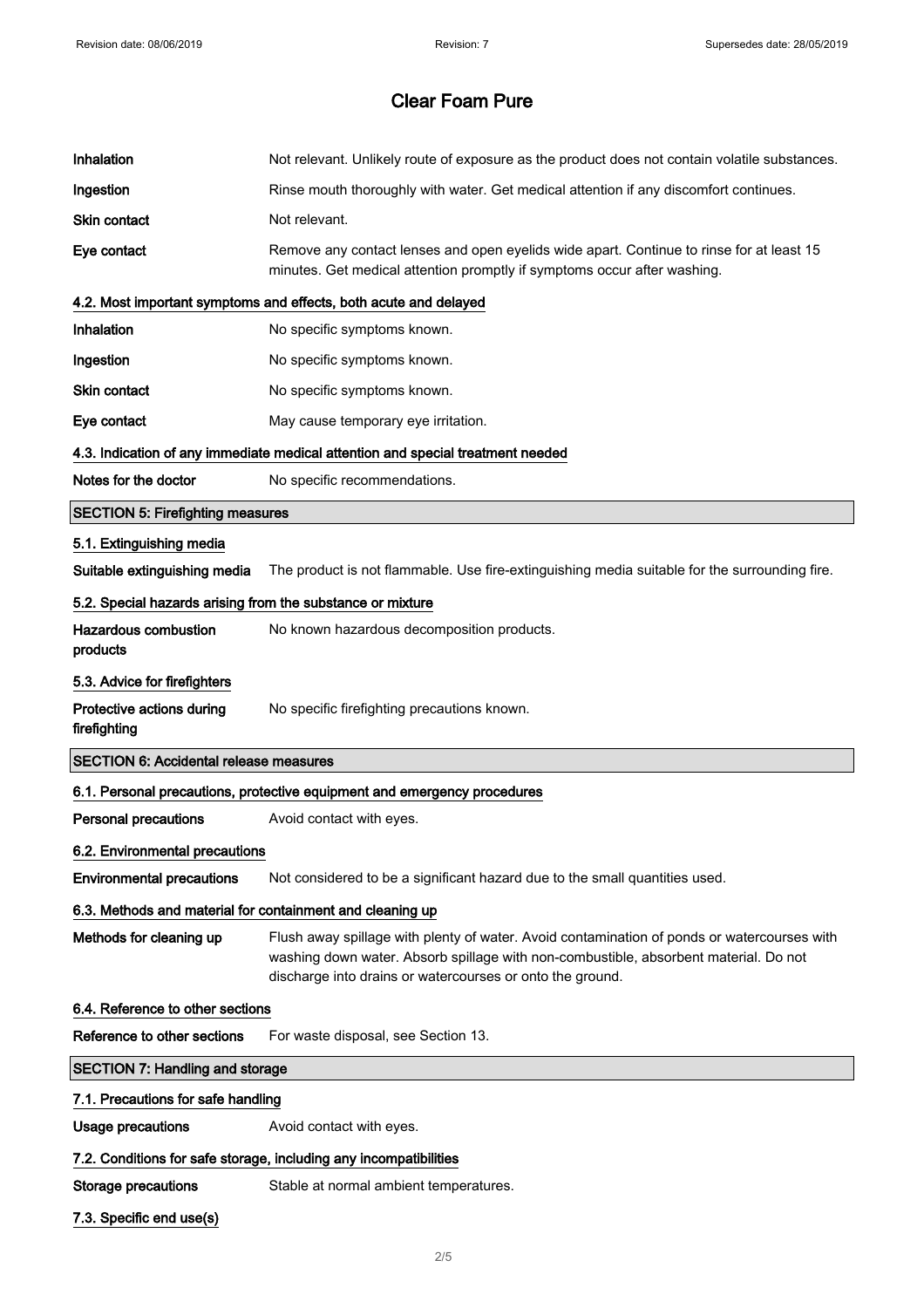| Specific end use(s)                                        | The identified uses for this product are detailed in Section 1.2.                                                   |  |  |
|------------------------------------------------------------|---------------------------------------------------------------------------------------------------------------------|--|--|
| SECTION 8: Exposure controls/Personal protection           |                                                                                                                     |  |  |
| 8.1. Control parameters                                    |                                                                                                                     |  |  |
| Ingredient comments                                        | None.                                                                                                               |  |  |
| 8.2. Exposure controls                                     |                                                                                                                     |  |  |
| Appropriate engineering<br>controls                        | Not relevant.                                                                                                       |  |  |
| Eye/face protection                                        | Not relevant.                                                                                                       |  |  |
| Hygiene measures                                           | Not relevant.                                                                                                       |  |  |
| <b>Respiratory protection</b>                              | No specific recommendations.                                                                                        |  |  |
| <b>SECTION 9: Physical and chemical properties</b>         |                                                                                                                     |  |  |
| 9.1. Information on basic physical and chemical properties |                                                                                                                     |  |  |
| Appearance                                                 | Clear liquid.                                                                                                       |  |  |
| Colour                                                     | Colourless.                                                                                                         |  |  |
| Odour                                                      | Characteristic.                                                                                                     |  |  |
| pH                                                         | pH (concentrated solution): 4.0-5.0                                                                                 |  |  |
| 9.2. Other information                                     |                                                                                                                     |  |  |
| <b>SECTION 10: Stability and reactivity</b>                |                                                                                                                     |  |  |
| 10.1. Reactivity                                           |                                                                                                                     |  |  |
| <b>Reactivity</b>                                          | There are no known reactivity hazards associated with this product.                                                 |  |  |
| 10.2. Chemical stability                                   |                                                                                                                     |  |  |
| <b>Stability</b>                                           | Stable at normal ambient temperatures.                                                                              |  |  |
| 10.3. Possibility of hazardous reactions                   |                                                                                                                     |  |  |
| Possibility of hazardous<br>reactions                      | None known.                                                                                                         |  |  |
| 10.4. Conditions to avoid                                  |                                                                                                                     |  |  |
| <b>Conditions to avoid</b>                                 | There are no known conditions that are likely to result in a hazardous situation.                                   |  |  |
| 10.5. Incompatible materials                               |                                                                                                                     |  |  |
| Materials to avoid                                         | No specific material or group of materials is likely to react with the product to produce a<br>hazardous situation. |  |  |
| 10.6. Hazardous decomposition products                     |                                                                                                                     |  |  |
| Hazardous decomposition<br>products                        | Does not decompose when used and stored as recommended.                                                             |  |  |
| <b>SECTION 11: Toxicological information</b>               |                                                                                                                     |  |  |

### 11.1. Information on toxicological effects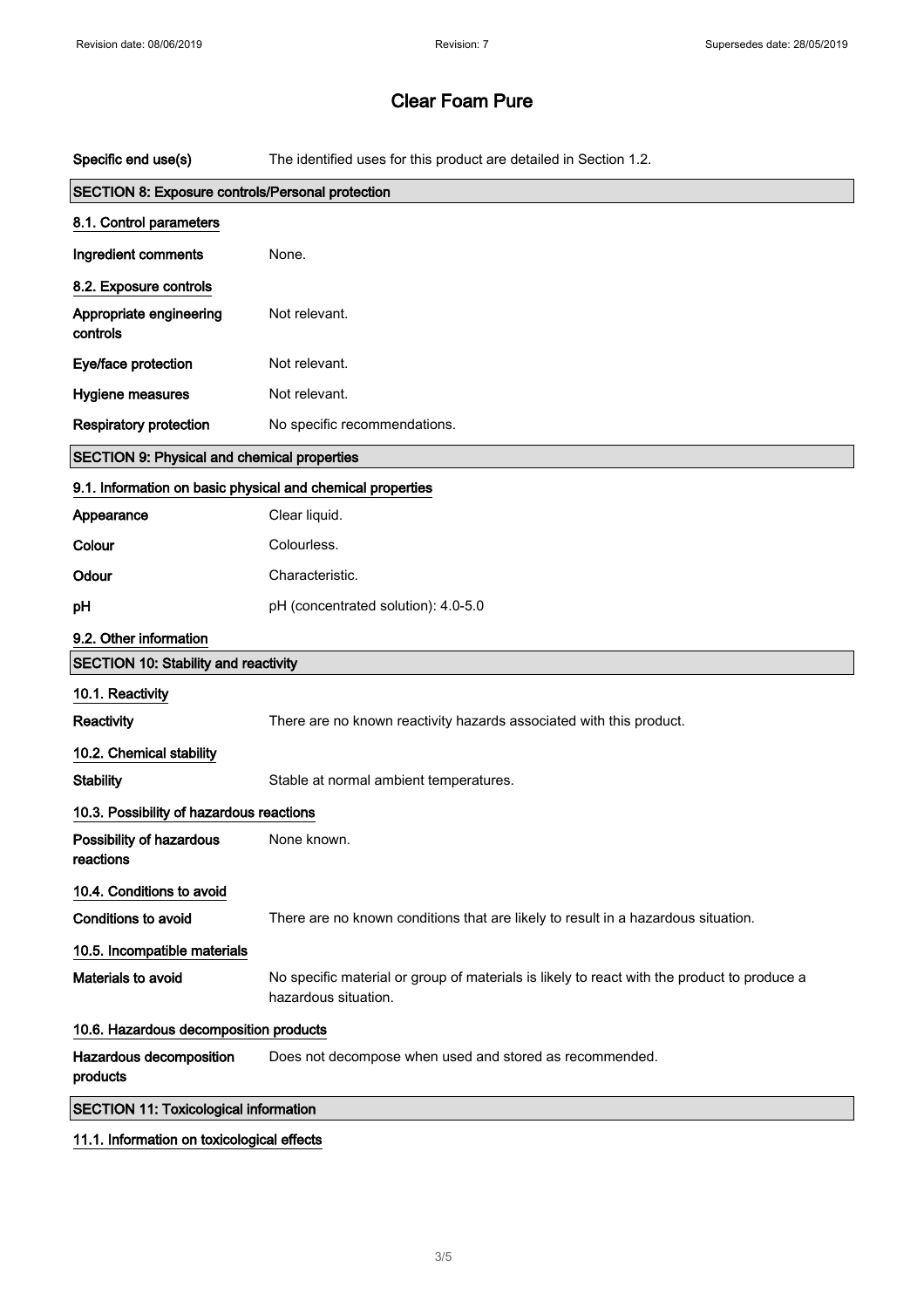| <b>General information</b>                   | A qualified toxicologist has evaluated and approved this product by conducting a Product<br>Safety Assessment as per the Cosmetic Regulation n EC no 1223/2009 (as amended).<br>Based on knowledge of the properties of the components, adverse effects on human health<br>are not to be expected in normal use. Customer complaint data demonstrates the product to<br>be completely harmless to the skin. The 48h Single Patch Test results show the product to be<br>non-irritant. |  |  |  |
|----------------------------------------------|---------------------------------------------------------------------------------------------------------------------------------------------------------------------------------------------------------------------------------------------------------------------------------------------------------------------------------------------------------------------------------------------------------------------------------------------------------------------------------------|--|--|--|
| Inhalation                                   | No specific health hazards known.                                                                                                                                                                                                                                                                                                                                                                                                                                                     |  |  |  |
| Ingestion                                    | May cause discomfort if swallowed.                                                                                                                                                                                                                                                                                                                                                                                                                                                    |  |  |  |
| <b>Skin contact</b>                          | Skin irritation should not occur when used as recommended.                                                                                                                                                                                                                                                                                                                                                                                                                            |  |  |  |
| Eye contact                                  | May cause temporary eye irritation.                                                                                                                                                                                                                                                                                                                                                                                                                                                   |  |  |  |
| <b>SECTION 12: Ecological information</b>    |                                                                                                                                                                                                                                                                                                                                                                                                                                                                                       |  |  |  |
| Ecotoxicity                                  | Not regarded as dangerous for the environment.                                                                                                                                                                                                                                                                                                                                                                                                                                        |  |  |  |
| 12.1. Toxicity                               |                                                                                                                                                                                                                                                                                                                                                                                                                                                                                       |  |  |  |
| 12.2. Persistence and degradability          |                                                                                                                                                                                                                                                                                                                                                                                                                                                                                       |  |  |  |
|                                              | Persistence and degradability The surfactant(s) contained in this product complies(comply) with the biodegradability criteria<br>as laid down in Regulation (EC) No. 648/2004 on detergents. Data to support this assertion<br>are held at the disposal of the competent authorities of the Member States and will be made<br>available to them at their direct request, or at the request of a detergent manufacturer.                                                               |  |  |  |
| 12.3. Bioaccumulative potential              |                                                                                                                                                                                                                                                                                                                                                                                                                                                                                       |  |  |  |
| <b>Bioaccumulative potential</b>             | No data available on bioaccumulation.                                                                                                                                                                                                                                                                                                                                                                                                                                                 |  |  |  |
| 12.4. Mobility in soil                       |                                                                                                                                                                                                                                                                                                                                                                                                                                                                                       |  |  |  |
| <b>Mobility</b>                              | The product is soluble in water.                                                                                                                                                                                                                                                                                                                                                                                                                                                      |  |  |  |
| 12.5. Results of PBT and vPvB assessment     |                                                                                                                                                                                                                                                                                                                                                                                                                                                                                       |  |  |  |
| <b>Results of PBT and vPvB</b><br>assessment | This product does not contain any substances classified as PBT or vPvB.                                                                                                                                                                                                                                                                                                                                                                                                               |  |  |  |
| 12.6. Other adverse effects                  |                                                                                                                                                                                                                                                                                                                                                                                                                                                                                       |  |  |  |
| Other adverse effects                        | None known.                                                                                                                                                                                                                                                                                                                                                                                                                                                                           |  |  |  |
| <b>SECTION 13: Disposal considerations</b>   |                                                                                                                                                                                                                                                                                                                                                                                                                                                                                       |  |  |  |
| 13.1. Waste treatment methods                |                                                                                                                                                                                                                                                                                                                                                                                                                                                                                       |  |  |  |
| <b>General information</b>                   | When handling waste, the safety precautions applying to handling of the product should be<br>considered.                                                                                                                                                                                                                                                                                                                                                                              |  |  |  |
| <b>Disposal methods</b>                      | Dispose of waste to licensed waste disposal site in accordance with the requirements of the<br>local Waste Disposal Authority. Reuse or recycle products wherever possible.                                                                                                                                                                                                                                                                                                           |  |  |  |
| <b>SECTION 14: Transport information</b>     |                                                                                                                                                                                                                                                                                                                                                                                                                                                                                       |  |  |  |
| Road transport notes                         | Not classified.                                                                                                                                                                                                                                                                                                                                                                                                                                                                       |  |  |  |
| Rail transport notes                         | Not classified.                                                                                                                                                                                                                                                                                                                                                                                                                                                                       |  |  |  |
| Sea transport notes                          | Not classified.                                                                                                                                                                                                                                                                                                                                                                                                                                                                       |  |  |  |
| Air transport notes                          | Not classified.                                                                                                                                                                                                                                                                                                                                                                                                                                                                       |  |  |  |
| 14.1. UN number                              |                                                                                                                                                                                                                                                                                                                                                                                                                                                                                       |  |  |  |